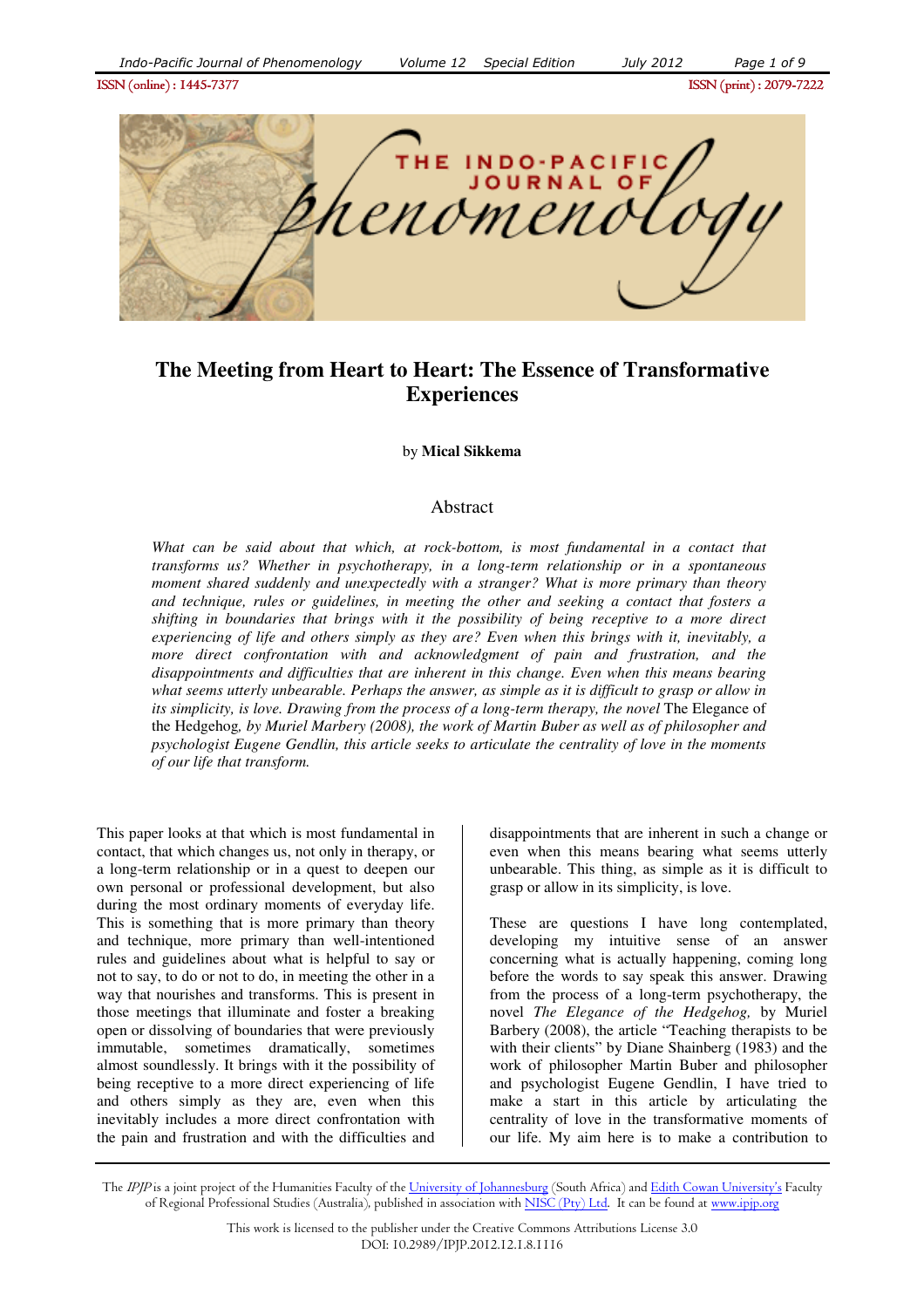bringing love out of the closet, or at least to take a step or two in that direction. The purpose of this paper is to name and explicitly acknowledge love as an essential element not only of intimate, romantic or personal relationships, but also of the helping relationships we enter into with each other, including those of a professional nature, such as psychotherapy.

During the time that a vague sense of this article first began to coalesce into an idea of some substance, a poem by Marge Piercy (1982) entitled "The Seven of Pentacles" resurfaced for me and I was drawn in particular to these lines:

Weave real connections, create real nodes, build real houses.

Live a life you can endure: Make love that is loving.

Keep tangling and interweaving and taking more in,

a thicket and bramble wilderness to the outside but to us

interconnected with rabbit runs and burrows and lairs (no page number available).

As I re-read Piercy's lines, I felt the pulse of their vibrancy, celebrating the dynamic web of tangled, crisscrossing interconnectedness that is life at its most elemental. I also recognized that the lines give expression to a dynamic for which I had just begun to seek my own words. This search arose from my wish to write something about the common element that is present in all moments of relating, regardless of the nature of the relationship, which give rise to transformation.

Piercy (1982) implores us, indeed, commands us, to agency. Within the poem, she speaks in the imperative: "keep tangling and interweaving" (Piercy, 1982, no page number available); she entreats us to make real connections in living out our own lives. After all, this is what we are truly here (in this life, on this earth with each other) to do. The thicket and bramble are not a forest or undergrowth separate from us; instead, they are us, a dynamic expression of our entering into and being in relationships with all and everything that constitutes the warp and woof of our collective, co-constituted existence.

"Make love that is loving" (Piercy, 1982, no page number available) the poet writes. The poet entreats us to let love flow as a living force, streaming like the sap that courses through the limbs and stems of the shrubs and trees and bramble. Let it feed our embracing, supporting and seeking one another, nourish our dancing and singing together, and keep the embers of our relationships alive as we wrestle, do battle with and also hurt each other. We need to see and sustain the contact, weave real connections, and

take more and more in. This is what we have 'in our hands'; we are connected and also have something to say and do about both the quality of that connection and its further development. This power to enter into relationship is our salvation as we encounter life's trials, falter and suffer in our confusion, and become paralyzed by our uncertainty and fear. Our interconnectedness does not only help us to bear the pain, but it is also the very soil that provides us with the nutrients that make transformation, emotional, psychological and spiritual, possible. Thus, in our contact with one another, and here I am speaking about genuine meeting, the I-Thou moments of which Buber (1958) speaks, we also find the conditions that foster the healing of our wounds and the germination of new possibilities in our hearts, minds and spirits. This in turn helps us to gather strength, courage and whatever else is necessary to take the next faltering steps on our journey, even when we have been beaten to the ground by rejection, brutality, discouragement, loss, or terror. These changes, this transformation, are nothing less than the manifestation of the further development and maturation of who were are, of our very being. I would like to recount the following experience:

This evening I must push myself especially hard to take a walk, but once outside the unexpected warmth feels welcoming. In less than 10 minutes I am treading the familiar dirt road that snakes its way between the clustered farmhouses and fields that are bordered, on the far side, by the autobahn. As I pass a barn that fronts onto the road, the farmer … a friendly man in his  $60s$  ... emerges from within, carrying a pail half-filled with fresh milk. In the eight years since I have been taking this walk, we have had perhaps a dozen moments of contact that were more than an exchanged smile, nod or "How are you?" He knows that I am an American, a widow and a psychologist and I know that he has two sons, one of whom works the farm with him and will take it over, the other living in France. The farm has been in the family for generations. This is the extent of our knowledge of each other. In terms of subject matter, our contact has been made up of the simplest, most ordinary of exchanges.

Now the farmer pauses and, while emptying the milk into another pail for the cats gathering at his feet, he looks at me, nods, smiles and asks how I've been. And as I reply, the moment opens up and stretches itself out until its boundaries seem to disappear. We talk about the disastrous oil spill in the Gulf of Mexico, the warming weather. I have to ask him to explain one or two words of his dialectpeppered Dutch, and we start talking about

The IPJP is a joint project of the Humanities Faculty of the University of Johannesburg (South Africa) and Edith Cowan University's Faculty of Regional Professional Studies (Australia), published in association with NISC (Pty) Ltd. It can be found at www.ipjp.org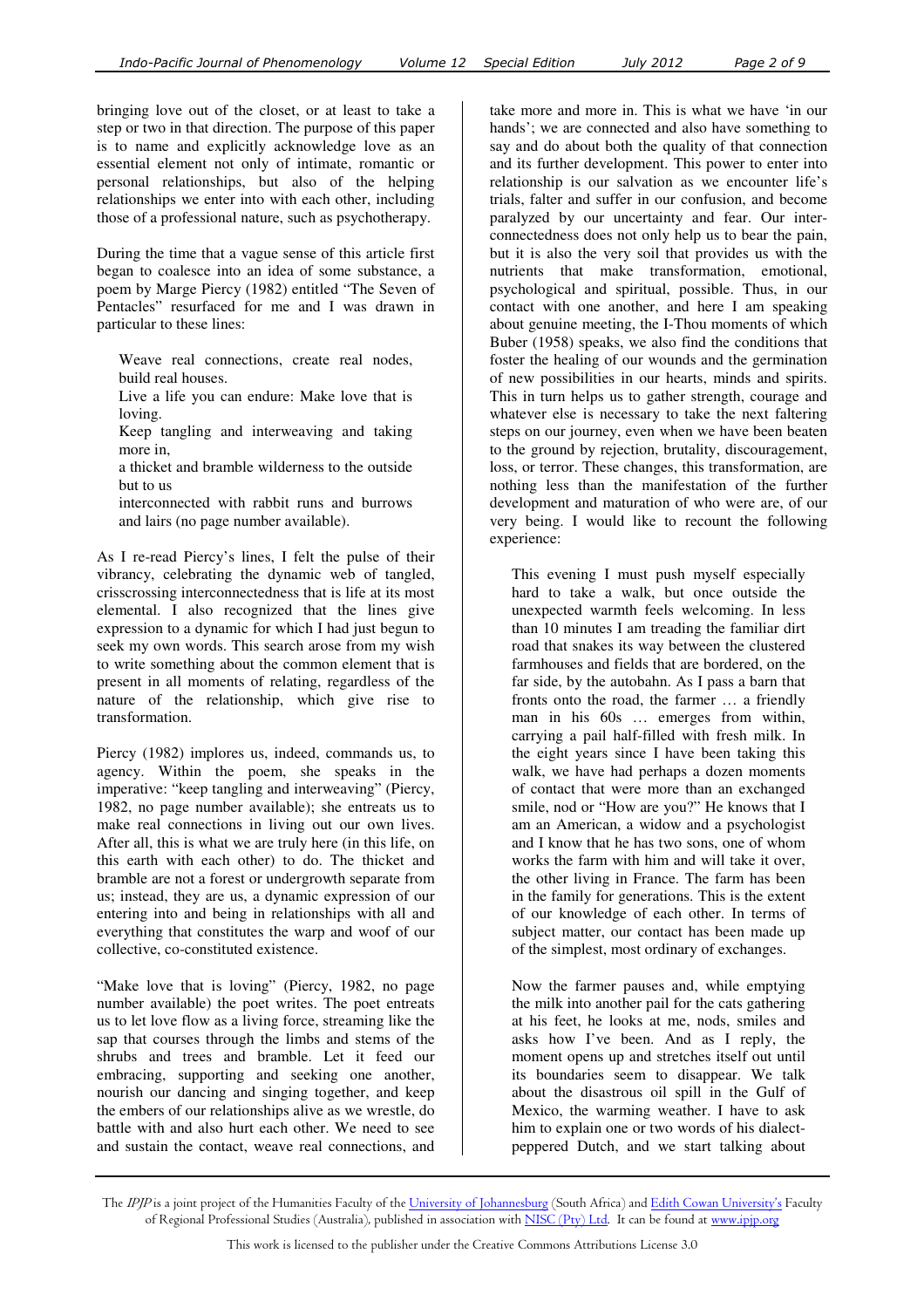language. When I mention the economic crisis and learn that he isn't much affected by it, we muse about the difference in the nature of the lives we lead. Suddenly, the distance between the farm and my home feels much more than the 1½ kilometres I have just walked. After perhaps 8 or 9 minutes we nod, wish each other a good evening, and I resume my journey.

And as I walk away from the encounter, I notice that the openness of these moments of contact remain with me to some extent, while at the same time I have a sense of re-entering the world of thinking about things and counting time. The meeting has touched me in a way that also brought me more energy. The words "I feel more at home in and a part of the living world" occur to me as I turn towards home. And at the same time, I realize that this moment of contact we have just shared is an example of exactly what I am trying to write about. For, as ordinary as the conversation was, the meeting we have just shared is not one I would characterize as ordinary. It was a moment of real meeting between two persons, each with the whole of one's being encountering the other. And so I find myself saying, it was also a moment in which love was alive and present.

I do not presume to understand the depth of Buber's (1958) *I and Thou*. However, the moments of true meeting of which he speaks have been occupying me for quite some time. These are moments of deep encounter and authentic contact, of true being-with, or, as Buber (1958) would say, of 'real living'. They are also moments in which, in the words of the Dutch Zen master Ton Lathouwers, a meeting from heart to heart takes place (personal communication, 2007). An encounter of this depth brings with it a particular quality of "felt sense" (Gendlin, 1981, p. 10), for which I have developed a kind of inward antenna. The term 'felt sense' originated with Eugene Gendlin (1964), who used it to refer to the experiential "direct referent" (p. 9), the vague and murky, but nevertheless distinct and precise, bodily felt experiencing of a particular issue or situation in one's life. A felt sense always includes far more than that for which we have yet found words or could ever fully articulate.

Moments of real meeting are neither self-evident nor forced. Instead, they emerge or take form. They are moments in which there is more present than just the two people encountering each other. Spirit also enters into and gives form to these moments. The use of the term spirit might suggest that these moments are always big events, on a grand, dramatic scale, and

thus rare. However, although I would argue that each contact of real meeting is both profound and transformative these contacts are also the stuff of everyday life, arising within and out of the most ordinary, even banal circumstances. Suddenly, often for only a few seconds, a real encounter overcomes us and our normal awareness of time, surroundings and our usual goal-directedness falls away. We become present in a way that engages us fully, seen by and revealed to the other as he or she is seen by and revealed to us. We are unfathomable to each other as a quantity of knowledge or as a collection of life experiences, instead we meet heart-to-heart, we experience and receive each other in those seconds of mutual opening. We know that we see and have been seen, know and have been known, receive and have been received by the other. As the Little Prince tells the fox in Antoine de Saint- Exupéry's (1971) classic tale, "It is only with the heart that one can see rightly; what is essential is invisible to the eye" (p. 87).

Love is the only word we possess that can begin to capture the quality and nature of this meeting. This word has become over-romanticized and diluted through its usage, so that we speak of love for a Big Mac or a Porsche as well as for someone we desire to possess. The love of which I speak goes deeper than emotion, than ecstasy or feeling the rush of 'being in love'. Instead, this love is nothing less than a core aspect of human being; of being human together. Buber (1958) speaks of it as "the metaphysical factor of love to which feelings of love are mere accompaniments" (p. 46).

It is true that naming love has its dangers. I am reminded of something else that Buber (1958) says, about the dilemma of using the word God: "Many … wish to reject the word God as a legitimate usage, because it is so misused. It is indeed the most heavily laden of all ... words ... For that very reason it is the most imperishable and most indispensable" (p. 75). I would say that the same is true of love. Trying to capture the meaning of love adequately in words is like trying to capture flowing water in a bucket; as soon as you have captured it, it is no longer flowing water. However, even if words are inadequate to the task, they are what we have to communicate with each other. We therefore need to use the word love because it speaks of something for which there are no other words.

I have found that definitions of love that bring insight are hard to come by. Personally, I find Harry Stack Sullivan's (1953) well-known contribution bloodless. He says, "When the satisfaction or the security of another person becomes as significant to one as one's own satisfaction or security, then the state of love exists. Under no other circumstances is a state of love present, regardless of the popular usage of the term"

The *IPJP* is a joint project of the Humanities Faculty of the <u>University of Johannesburg</u> (South Africa) and <u>Edith Cowan University's</u> Faculty of Regional Professional Studies (Australia), published in association with <u>NISC (Pty) Ltd</u>. It can be found at <u>www.ipjp.org</u>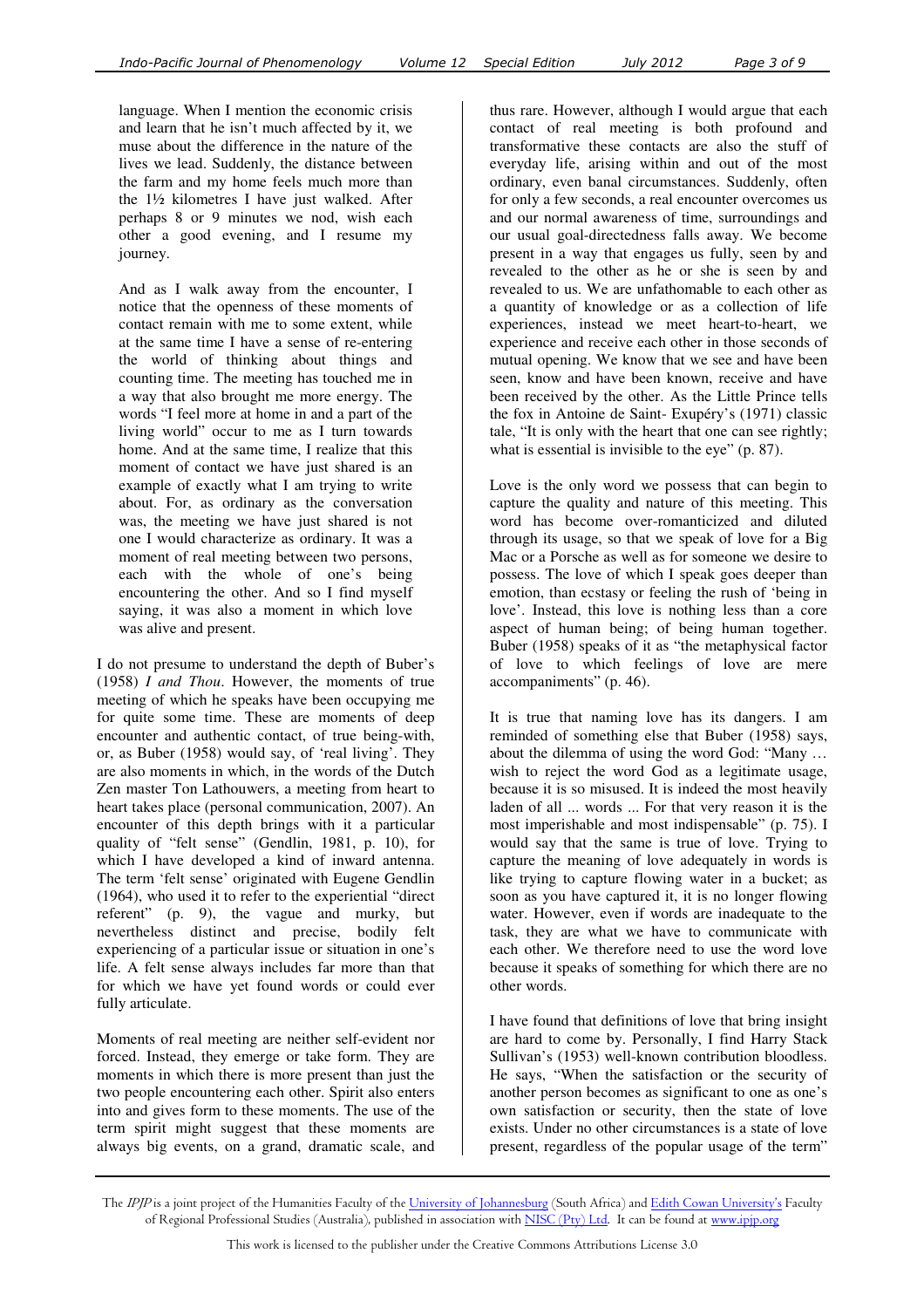(Sullivan, 1953, pp. 42-43). I agree with what he says, as far as it goes, for he describes a fundamental condition of love. However, as a definition it feels insufficient, although I am hard-pressed to articulate what it lacks; the word 'juice' comes as close as anything I have found up to now. At the other end of the spectrum is Leo Buscaglia, also known as 'Dr. Love' in the 1970s and early 1980s in the USA. He was an educator who, among other things, taught a course entitled Love 101 for many years at the University of Southern California, always to an auditorium overflowing with students. In one of his published talks, Dr. Buscaglia (1982) says, "Everybody wants a definition. Isn't that interesting? 'Dr. Buscaglia, will you define love?' and I say, 'Noooo! But if you follow me around I'll try to live it'" (p. 131).

Despite the difficulty of defining love, the power of unconditional mutual contact with an other is so fundamental that in the everyday rhythms and demands of modern life it is largely taken for granted. At the same time, examples that touch upon or underscore the healing and transformative energy within even a moment of genuine contact with another are woven through fiction, both prose and poetry, as well as through psychological and philosophical literature.

The setting for the novel *The Elegance of the Hedgehog*, by Muriel Barbery (2008), is number 7 Rue de Grenelle, a luxury apartment house on the Left Bank in Paris. Renée is the building's concierge. A homely, middle-aged widow, she has done her work for years responsibly, honestly and efficiently. The building's wealthy tenants see in her their own stereotype of a concierge, a kind of indentured servant and, with few exceptions, have rarely shown any interest in her personally, never considering her as a woman with a life and interests beyond her work. They do not see her as someone with feelings or opinions, let alone refinement and intelligence. In fact, Renée has also deliberately reinforced this deceit, in her appearance as well as in her reticence, allowing their misperceptions to function as a protective cloak hiding the rich details of her inner life, which is far from stereotypical. In addition to a wide-ranging intellectual intelligence, curiosity and passion for culture, Renée possesses a well-developed emotional and psychological sensitivity to the subtlety and nuance of interpersonal communication.

Paloma, an extraordinarily gifted and perceptive 12 year old also lives at number 7 Rue de Grenelle with her family. Paloma's parents are rich, highly educated and influential. Her father is a member of parliament. Already disillusioned with life, Paloma despairs that there is but one conceivable future for her - ending up in the bourgeois 'goldfish bowl' existence that,

through her observations, seems the only possible outcome of growing up. Determined to reject that superficial, vacuous, money and power oriented adulthood, Paloma has come to the drastic decision that she will end her life on her thirteenth birthday. She will do this by first setting fire to the family apartment, after making sure no one is around, and then taking an overdose of the tranquillizers that she has been stealing and hoarding from her mother's pillbox. As a challenge for the remaining time, Paloma has set herself the task of noting down as many profound thoughts as she can think of in her journal.

Mid-way through the novel a soft-spoken, elegant Japanese man, Kakuro Ozu, buys an apartment in the building. His arrival creates quite a stir because he is so different from all the other residents. Everyone is curious about him and there is rivalry among the residents to have contact with him. Meanwhile, his disinterest in status or self-importance and his attention for authentic meeting are evident. In their first encounter, Renée, the concierge, is occupied with impressing Kakuro with her ineptness when her mask slips, and she makes a literary reference to Tolstoy, which the new tenant clearly recognizes. For a moment, she is caught in real contact with him as the proverbial deer caught in the headlights. Her composure is shattered and leaves her in a panic that her feint has been seen through.

Paloma, the 12 year old, first meets Kakuro when the lift they share becomes stuck between floors. As Paloma writes of the encounter afterwards it is clear that it has sparked something new and unexpected in her. From the start, Kakuro is clearly genuinely interested in her and in becoming acquainted with her as a fellow human being. He sees her, her intelligence and perceptiveness, and meets her as she is. Kakuro then confides in Paloma his suspicions that Renée is not what she appears to be, and Paloma realizes that she has been having the same doubts herself, wondering if the concierge is really as dull and unremarkable as she seems. When Paloma takes leave of Kakuro, the boundaries of her world have shifted. Later, she writes:

So here is my profound thought for the day: this is the first time I have met someone who seeks out people and who sees beyond. That may seem trivial but I think it is profound all the same. We never look beyond our assumptions and what's worse, we have given up trying to meet others; we just meet ourselves. We don't recognize each other because other people have become our permanent mirrors. If we actually realized this, if we were to become aware of the fact that we are only ever looking at ourselves in the other

The IPJP is a joint project of the Humanities Faculty of the University of Johannesburg (South Africa) and Edith Cowan University's Faculty of Regional Professional Studies (Australia), published in association with NISC (Pty) Ltd. It can be found at www.ipjp.org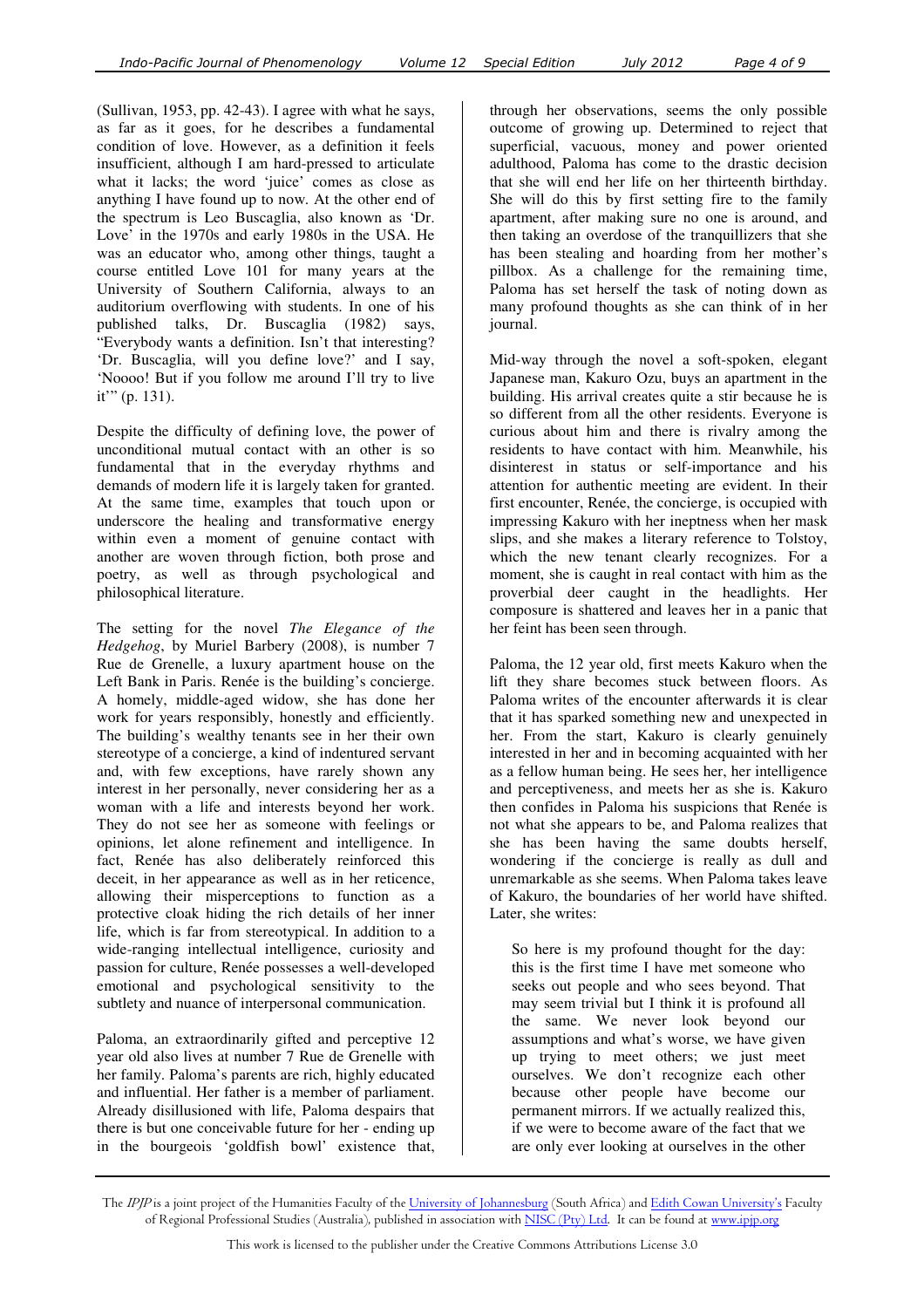person, that we are alone in the wilderness, we would go crazy. As for me, I implore fate to give me the chance to see beyond myself and truly meet someone (Barbery, 2008, pp. 140- 141).

Allow me to share a personal story:

It is a lovely Sunday in Enschede, a city in the eastern part of the Netherlands that I call home. I am taking my customary walk, as I notice the Turkish family, members from three or four generations, slowly making their way towards me. I am unable to understand their chattering, even when they come closer. But, their nearing presence draws my attention away from my ruminations about my life and the process of working through the grief of my husband's death a year and a half ago. I notice the four or five young adults with their small children, a teenager or two, the middle aged couple, and then my eyes rest for a moment on the tiny elderly woman, clearly the matriarch of this clan, who - like the figurehead of a ship - leads the way, setting the steady, if slow, pace for her clustered kinfolk.

As the group reaches me and begins to pass by, we glance up at each other, nod and smile, and I return my gaze to the path before me. Then I notice something stirring out of the corner of my eye, look up again, and see that the tiny old women is breaking out of her family group and coming directly towards me. I stand still, realizing that I am her destination. She reaches me, looks into my eyes, smiling warmly and, before I know what is happening, has reached up, taken me in her arms and hugged me. Then she steps back, looking me in eyes again, smiling, as I stand there stunned. She nods once more, seeming satisfied, and walks back to her equally stunned family. We all look at each other, nod briefly again and go our separate ways.

As I continue on, I can hardly believe or begin to understand what has just happened. I feel shaken, confused as well as touched. After a while of trying to figure it all out, I realize that it is time to head home. My step is lighter. I feel blessed. I feel seen. I feel loved.

Most of us would agree that the things that are most fundamental to humanity are often the very things most difficult to express adequately. De Saint-Exupéry's (1971) words come once again to mind; what we would agree is essential - the importance of respect and love for our fellow human being, the recognition of both our autonomy and our inter-

dependence, the rightness of helping one another in times of need, the Golden Rule – forms the fabric of our daily lives. Yet, we generally spend much more time thinking about what we want and the concrete materials, tools and techniques needed to reach our goals, rather than about what we value and believe in the most.

I believe that this is not so different to what occurs in psychotherapy, perhaps even more for therapist than for client. A practitioner's focus is centered on the concepts, theory and techniques that form the frame of his or her work and allow him or her to listen to and make sense of a client's story and to figure out what to do with the client. This focus flows out of the therapist's wish and determination to help the client develop and heal, and bring constructive changes into his or her life. The soil in which this wish and determination must take root is the therapeutic relationship, which is itself grounded in the attitude, but also the very being, of the therapist.

Within the therapeutic space, concepts too frequently eclipse contact; we lose sight of love as the basis for forming and informing our relationship with another. Love is no less important in a helping profession such as psychotherapy. In fact, there it is, if anything, more important, indeed it is necessary. The basic attitude of unconditional positive regard - of meeting the other respectfully, openly, non-judgmentally - was once a specific province of Client-Centered therapy, but it has long been accepted by different schools of psychotherapy as a necessary ingredient of any therapeutic relationship. I suspect that this is so selfevident that it rarely stands out in a therapist's field of vision, at least for very long. Instead, it quickly loses out to new developments in the more conceptual and technical aspects of the profession.

In my own work as a psychotherapist, as well as in my work as a supervisor, I have found that giving specific attention to the therapeutic relationship - the person-to-person, heart-to-heart meeting of two human beings - is often something of which one needs to be reminded. During a conference on focusing-oriented psychotherapies in 2009, Eugene Gendlin commented that although the concepts that we have are very precious, they are only concepts. The way in which we are in touch with the universe is much more direct than that.

In the article entitled "Teaching therapists how to be with their clients" from the book *Awakening the Heart*, psychotherapist Diane Shainberg (1983) writes of her supervision of psychologists and social workers in clinical training. The article tells a simple, eloquent story of an experienced psychotherapist encouraging and nourishing the development of inexperienced therapists by reminding each of them that any healing

The *IPJP* is a joint project of the Humanities Faculty of the <u>University of Johannesburg</u> (South Africa) and <u>Edith Cowan University's</u> Faculty of Regional Professional Studies (Australia), published in association with <u>NISC (Pty) Ltd</u>. It can be found at <u>www.ipjp.org</u>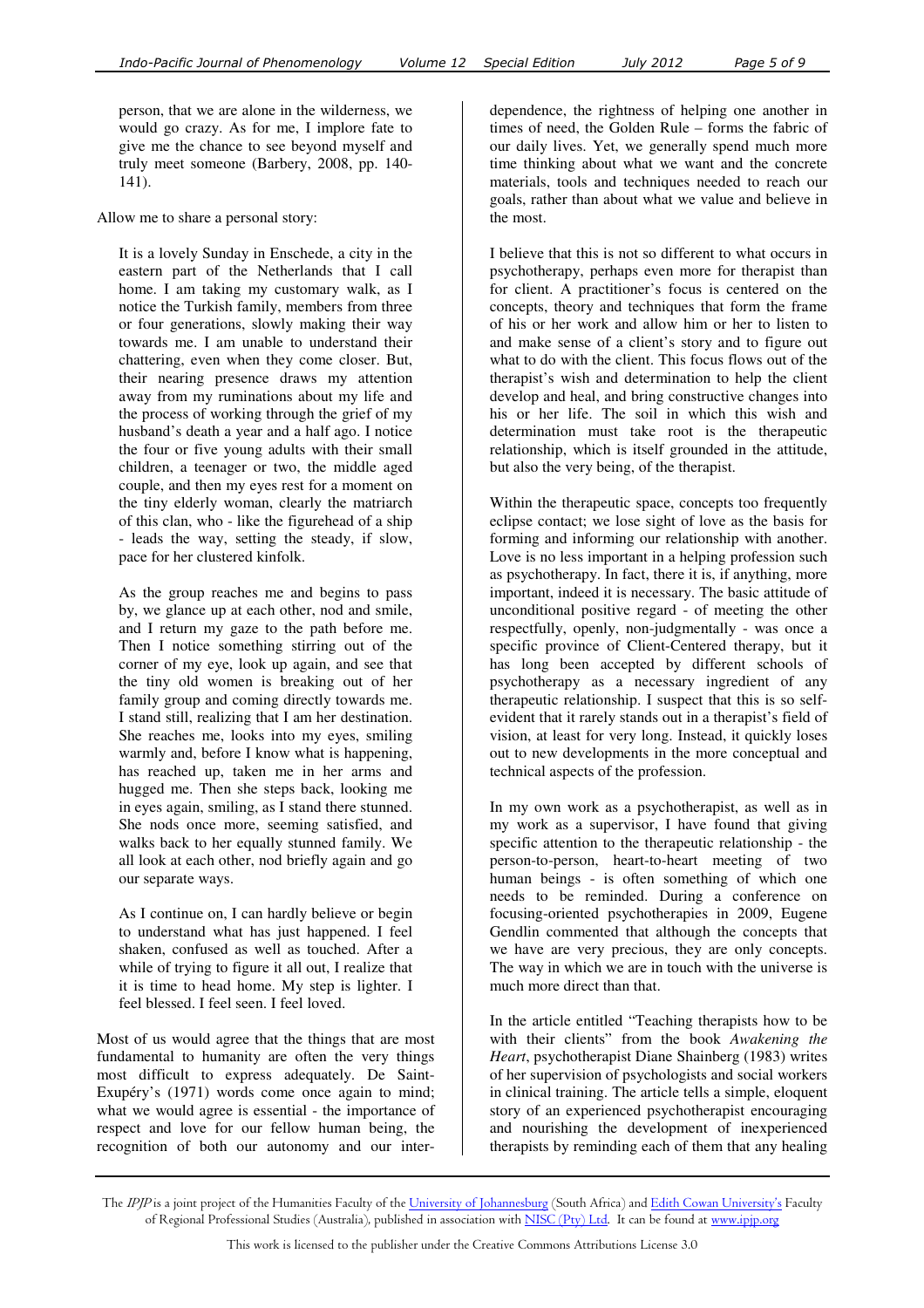taking place in therapy occurs as a result of the genuine meeting between therapist and client and the mutuality of their quest:

There is an illusion that once one knows what "it" means, then some form of *doing* the technique can be practiced on the patient who will then be *helped* …. The work of the supervisor is to show that the work is ongoing, that there is no "way," that one never knows for sure the experience of the other, and that it is in the mutual participation of discovering the essential quality of the patient that the healing takes place. … It is this new event of mutuality, of ways of seeing and being together that create a new sense of inner strength in both participants. … It has been my experience … that many therapists drown their empathy or appreciation of the client's struggle by worrying that they are not doing enough for the patient, or that they are doing the wrong things. (Shainberg, 1983, pp. 163- 164, emphasis in original)

Shainberg's (1983) way of supervision dynamically parallels the process she is inviting her supervisees to enter into with their clients; a process that focuses neither on the client's problems nor on theoretical explanations or therapeutic techniques. Within the genuinely unconditional, nonjudgmental space of their encounter with Shainberg (1983) the supervisees turn their glance inward and describe what they are experiencing in relating to their clients, including their discomfort, anxiety, judgments and sense of inadequacy. Through opening to her, they open also to themselves, and thus supervisor and supervisee move together, deeper into vulnerable waters. The process of self-exploration and self-discovery ultimately yields an expansion of self-awareness that brings clarity regarding the next step the therapist must take. To echo Shainberg's (1983) own words which were quoted above, it is in her mutual participation with the therapist before her of discovering the essential quality of that therapist's discomfort with his or her client that the healing, the genuine contact and deepening insight, takes place.

Since reading Shainberg's (1983) article in the mid-1980s I have periodically returned to the article. Each re-reading helps me reconnect with what is essential in my work as a psychotherapist and my contact with the people I work with as clients. I am continuously reminded by her that the transformative experiences in supervision, as well as those in therapy and elsewhere, arise in a moment of contact that is nothing less than a meeting from heart to heart. Allow me to share my experience:

Anne (not her real name, of course) has been

in psychotherapy with me for more than 17 years, working by phone since my immigration to the Netherlands ten years ago. The progress of our work has been slow, but steady, the positive developments in Anne's life undeniable.

The process of therapy has included a deep exploration and questioning of many of her basic beliefs, and the assumptions that have made it so hard for her to feel much sense of satisfaction about her accomplishments and choices. Anne's clinical depression has long been left behind and she has learned and perfected many of the life-skills missing in her early life. At a more fundamental level, she has come to acknowledge and accept the imperfection of things as an aspect of life in general, albeit reluctantly. Anne's life as a maturing woman has developed firm roots and yielded her many successes through the years, including a greatly improved relationship with her partner.

Despite all of her progress, Anne has continued to struggle with the disillusionment that has accompanied a gradually increasing awareness that the fantasy she consciously created as a child - that she would find the perfect partner, the perfect place and the perfect job - is not going to come true. Not wanting to let go of her idealism, she has nevertheless become aware that such fantasies also have their shadow side. And in the last period of our work together, Anne has begun to see how this relentless search for the perfect life might also bear some, if not most, of the responsibility for the well-fed fear that has dominated her life, that there is something fundamentally "wrong" with her. It has also become increasingly clearer that her expectation of psychotherapy was that it, sooner or later, would "cure" her and show her the way to make the fantasy come true.

Being confronted with an alternative possibility, that there is nothing fundamentally wrong with her, was hard for Anne to accept, or even want to accept in the beginning. The idea that her life - with its ups and downs, problems and solutions, arguments and reconciliations - is simply "life as it is" was also a big letdown.

As this theme became more and more central in our therapy, Anne and I spent an increasing amount of our time working, often at a predominantly cognitive level, on building and strengthening her sense of self-confidence.

The IPJP is a joint project of the Humanities Faculty of the University of Johannesburg (South Africa) and Edith Cowan University's Faculty of Regional Professional Studies (Australia), published in association with NISC (Pty) Ltd. It can be found at www.ipjp.org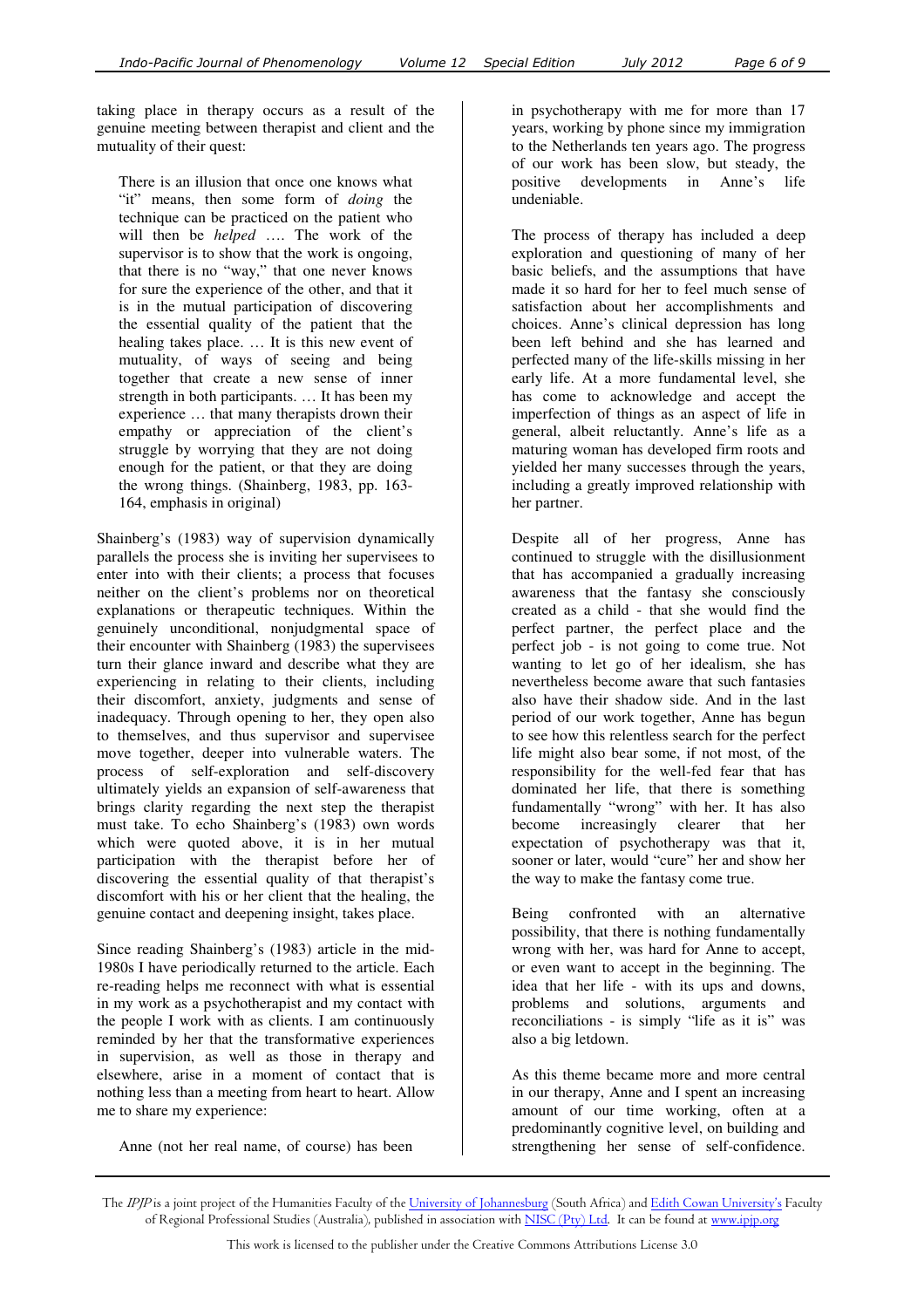This approach meant I was much more active and directive than is usual as a focusingoriented psychotherapist, although my basic attitude remained consistent. We worked through the issues and situations Anne brought up, more and more frequently arriving at a point where it was obvious to both of us that she had actually dealt with the issue or situation, in all of its aspects, in both a reasonable and well-balanced way. It was my growing experience and opinion that our therapy had run its course and that I truly had no more to offer her, except to help her acknowledge this as true and work together on a rounding off of the treatment. Yet, Anne did not want to talk much about this and certainly wasn't ready to consider termination

Not knowing how to effectively navigate this situation brought up anxiety about my own professional competence. Colleagues varied in opinion, but a number questioned the professionalism of allowing this dependency to continue. I felt torn between the fundamental attitude of my therapeutic roots and my fears of not following the rules.

At a serious juncture in this internal wrestling, during which I had become nearly obsessed with the question of the wisdom of continuing this therapy, a friend and therapist reminded me of Diane Shainberg's (1983) clear and cogent chapter. As I re-read it carefully, I felt a deep sense of release and relief. For, in that moment, I felt called back to reconnect with the bare bones of how to be with my client. My fears of breaking one of the rules of doing good therapy fell away as I returned to focusing on the relationship and the experiential process of first being - and then working - together. I let go of forcing an end to the therapy, while the subject of Anne's successes and the question of her need for further treatment continued to be threads in our dialogue. We reconnected.

And then one day, as were talking again about the tenacity of her fear that there is something wrong with her, Anne mused aloud that she had always taken it for granted that she would be in therapy for the rest of her life. But now, instead, she had begun to wonder if that really would be necessary or even helpful. Perhaps devoting so much time and attention to concentrating on what's wrong and how to fix it might actually be contributing to giving the negative side of life so much power, and keeping her from turning her attention to more constructive endeavors.

Anne suggested that perhaps we could try to talk every other week, instead of weekly. I was shocked, and told her so … that a new horizon seemed to have opened up for her. She laughed and we laughed together. And thus began the new leg of our journey together, a journey that we both know and also now both acknowledge will have its end. An end that will find its form, as it should, in a way congruent with the way we have worked together for so many years, in the meeting from heart to heart.

Buber (1963) writes: "Where there is no sharing there is no reality" (p. 63). Sharing in this deepest sense was what had been missing for some time with my client. My performance anxiety had eclipsed the contact and distracted me from meeting her in the here and now. I had been trying to convince, direct or, in the end, overrule her, instead of seeking to understand her. Concerns about doing what was right preoccupied me, until the friendly reminder to re-read Diane Shainberg's (1983) article. This led me to recognize the folly of my efforts and to see that I was, in Shainberg's (1983) words once again, "drown(ing) my empathy and appreciation of my client's struggle in my worries that I was doing enough … or doing the wrong things" (p. 164). I found my way back to my client by being reminded to seek her as one person to another person, as one human being valuing and wanting to know another. The return to the "momentto-moment awareness of what (was) actually taking place" (Shainberg, 1983, p. 174), made such a heart to heart meeting possible once again. I am convinced that it was this being "together (again,) engaged in sharing in the moment, beyond words, time, roles," (Shainberg, 1983, p. 172), that brought with it the possibility for Anne to take a new step. We found the room and the way to speak about what had happened and then to move beyond this.

At number 7 Rue de Grenelle, Kakuro Ozu becomes a catalyst for, among other things, the development of a relationship between the precocious child Paloma and the jaded concierge Renée. Seeking refuge from the noise and superficiality of her family, Paloma gratefully enters the world of Renée's home, or lodge, where the suspicions about Renée's intelligence, passion and sensitivity are confirmed. One day Paloma is at the lodge when the world closes in around Renée, and the concierge finds herself transported back to the past, reliving the story of her poverty-stricken childhood, of her lovely sister who seemed to be destined to escape that fate, and of the tragedy of the sister's return home, in the pouring rain, disgraced and pregnant, dying only hours after giving birth to her stillborn baby. Suddenly, Renée is shocked back into the present and becomes aware that she has been speaking aloud:

The IPJP is a joint project of the Humanities Faculty of the University of Johannesburg (South Africa) and Edith Cowan University's Faculty of Regional Professional Studies (Australia), published in association with NISC (Pty) Ltd. It can be found at www.ipjp.org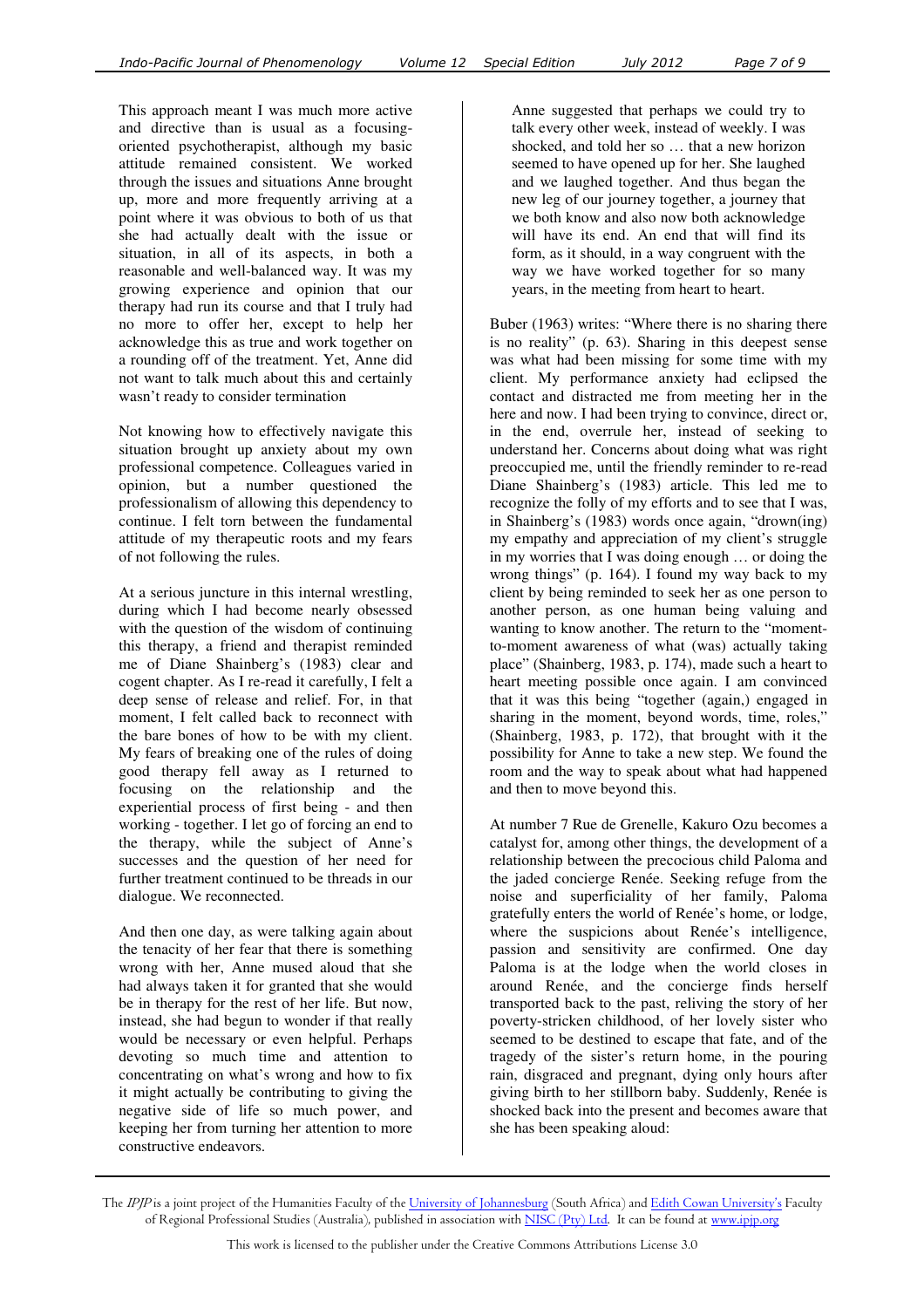Quite abruptly I realize I am sitting in my kitchen, in Paris, in this other world where I have made my invisible little niche, a world with which I have been careful never to mix, and I am weeping great warm tears, while a little girl with an incredibly warm gaze is holding my hand, gently caressing my knuckles. And I also realize that I have said it all, told her everything: Lisette, my mother, the rain, beauty profaned and, at the end of it all, the iron hand of destiny giving stillborn infants to mothers who die from wanting to be reborn. I am weeping plump, hot, long, good tears, sobbing tears, and while I am troubled, I am also incomprehensibly happy to see the transfiguration of Paloma's sad, severe gaze into a well of warmth where I can soften my sobs.

"My God," I say, regaining my composure somewhat, "my God, Paloma, how silly I am!"

"Madame Michel," she replies, "you know, you are giving me hope again".

"Hope?" I say, snuffling pathetically.

"Yes," she says, "it seems it might be possible to change one's fate after all".

We sit there for countless minutes holding hands, not speaking. I have become friends with a lovely twelve year old soul to whom I feel very grateful, and however incongruous this connection may be – asymmetrical in age, condition and circumstances – nothing can taint my emotion.

When Solange Josse comes to the lodge to fetch her daughter, Paloma and I look at each other with the complicity of indestructible friendship, and say goodbye with the certainty we shall meet again soon. I close the door behind them, and sit down in the armchair by the television, with my hand on my chest. And I find myself speaking out loud: "Maybe this, then, is what life is all about". (Barbery, 2008, pp. 284-285)

I often find myself returning to Carl Roger's view of human nature, attributed in part to his reflection on a childhood observation of potatoes kept in the family cellar that sprout and reach toward the feeble light of the one small window (Kirschenbaum, 1979). Rogers saw in this image the striving of life to grow, even in the direst of circumstances. He believed that the disturbed patients with whom he worked were also doing their best, despite their disturbance, or the destructiveness or neglect they had experienced, to reach towards the light and fulfill their potential to become more than they were, more than their

## suffering.

In the present age, the extreme idealization of science as the source of all truth and the only true path of deliverance from pain and suffering, whether already revealed or as yet undiscovered, continues to dominate our lives. The shadow side of this religion of science remains largely unexamined. I am not suggesting that we could or would want to do without much of what science and technology have brought us, nor I am not suggesting that we would be better off without these things. My concern is the critical eye we often lack when considering what such a narrow field of vision actually tells us about reality, and especially how we then either depreciate or turn away from so much of the world and our experiencing of it, simply because they do not lend themselves to being examined in this way. Ontological truths are so often invisible to the eye. There is no way to quantitatively measure or manufacture an 'I-Thou' moment. However, our experiencing of such a moment is at the very least uplifting and at the most profound astonishing and transforming.

As therapists, we are suspicious, if not outright terrified, of using such an unscientific word as love to describe an aspect of what we do. We settle for less, for the words or phrases that dance around the edges, such as Carl Rogers' "unconditional positive regard" (Kirschenbaum, 1979, p. 199). Speaking of love in relation to therapy, to change, to healing is certainly fraught with all sorts of difficulties. Yet we are creatures of language, of the Word, and so it seems that we must dare to name it for what it is and acknowledge its role as an essential ingredient of the soil in which one can take root and become more than one's history, one's struggles or one's pain. Through meeting each other from heart to heart we make transformation possible. In this sense, perhaps it is not too much to say that, after all, all we need is love.

I would like to end with the last stanza of the poem with which I began this paper, "The Seven of Pentacles" by Marge Piercy (1982):

Live as if you liked yourself, and it may happen: reach out, keep reaching out, keep bringing in. This is how we are going to live for a long time: not always, for every gardener knows that after the digging, after the planting, after the long season of tending and growth, the harvest comes (no page number available).

\_\_\_\_\_\_\_\_\_\_\_\_\_\_\_\_\_\_\_\_\_\_

The *IPJP* is a joint project of the Humanities Faculty of the <u>University of Johannesburg</u> (South Africa) and <u>Edith Cowan University's</u> Faculty of Regional Professional Studies (Australia), published in association with <u>NISC (Pty) Ltd</u>. It can be found at <u>www.ipjp.org</u>